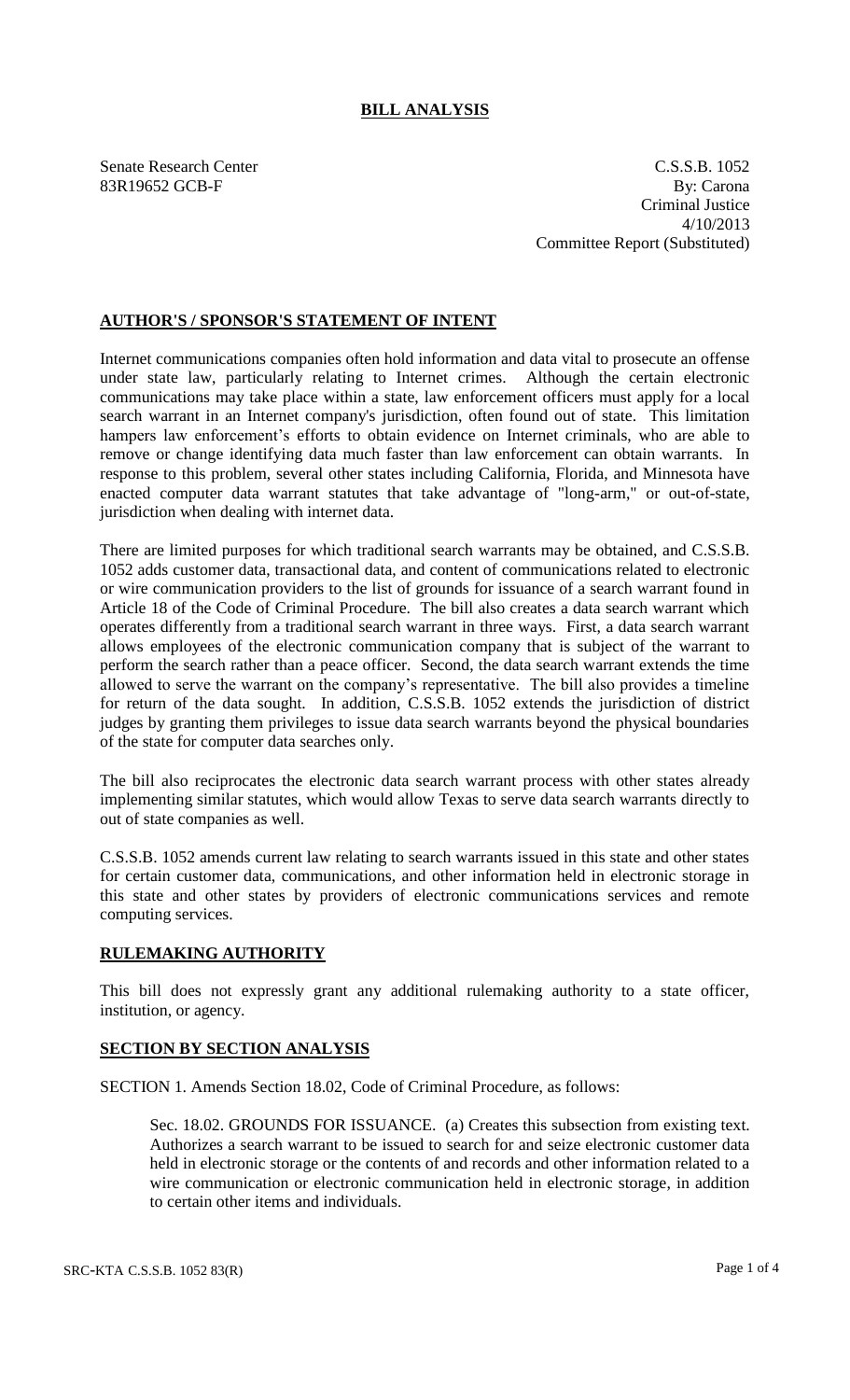(b) Defines "electronic communication," "electronic storage," "wire communication," and "electronic customer data."

SECTION 2. Amends Article 18.06(a), Code of Criminal Procedure, as follows:

(a) Requires a peace officer to whom a search warrant is delivered to execute the warrant without delay and forthwith return the warrant to the proper magistrate. Requires that a search warrant issued under Section 5A, Article 18.21, be executed in the manner provided by that section not later than the 11th day after the date of issuance. Requires that a search warrant, in all other cases, be executed within three days from the time of its issuance. Requires that a warrant issued under this chapter be executed within a shorter period if so directed in the warrant by the magistrate. Makes nonsubstantive changes.

SECTION 3. Amends Article 18.07(a), Code of Criminal Procedure, as follows:

(a) Provides that the period, rather than the time, allowed for the execution of a search warrant, exclusive of the day of its issuance and of the day of its execution, is:

(1) 15 whole days if the warrant is issued solely to search for and seize specimens from a specific person for DNA analysis and comparison, including blood and saliva samples;

(2) 10 whole days if the warrant is issued under Section 5A, Article 18.21; or

(3) three whole days if the warrant is issued for a purpose other than that described by Subdivision (1) or (2).

SECTION 4. Amends Section 1(20), Article 18.20, Code of Criminal Procedure, to redefine "electronic storage."

SECTION 5. Amends Section 1, Article 18.21, Code of Criminal Procedure, by adding Subdivisions (3-b) and (3-c), to define "domestic entity" and "electronic customer data."

SECTION 6. Amends Sections 4(a), (b), (c), and (d), Article 18.21, Code of Criminal Procedure, as follows:

(a) Authorizes an authorized peace officer to require a provider of electronic communications service to disclose the contents of a wire communication or an electronic communication that has been in electronic storage for not longer than 180 days by obtaining a warrant under Section 5A.

(b) Authorizes an authorized peace officer to require a provider of electronic communications service to disclose the contents of a wire communication or an electronic communication that has been in electronic storage for longer than 180 days if notice is not being given to the subscriber or customer, by obtaining a warrant under Section 5A, in addition to certain other methods.

(c)(1) Authorizes an authorized peace officer to require a provider of a remote computing service to disclose the contents of a wire communication or an electronic communication as described in Subdivision (2) of this subsection if notice is not being given to the subscriber or customer, by obtaining a warrant under Section 5A, in addition to certain other methods. Makes nonsubstantive changes.

(2) Makes no change to this subdivision.

(d) Authorizes an authorized peace officer to require a provider of remote computing service to disclose records or other information pertaining to a subscriber or customer of the service, other than communications described in Subsection (c) of this section,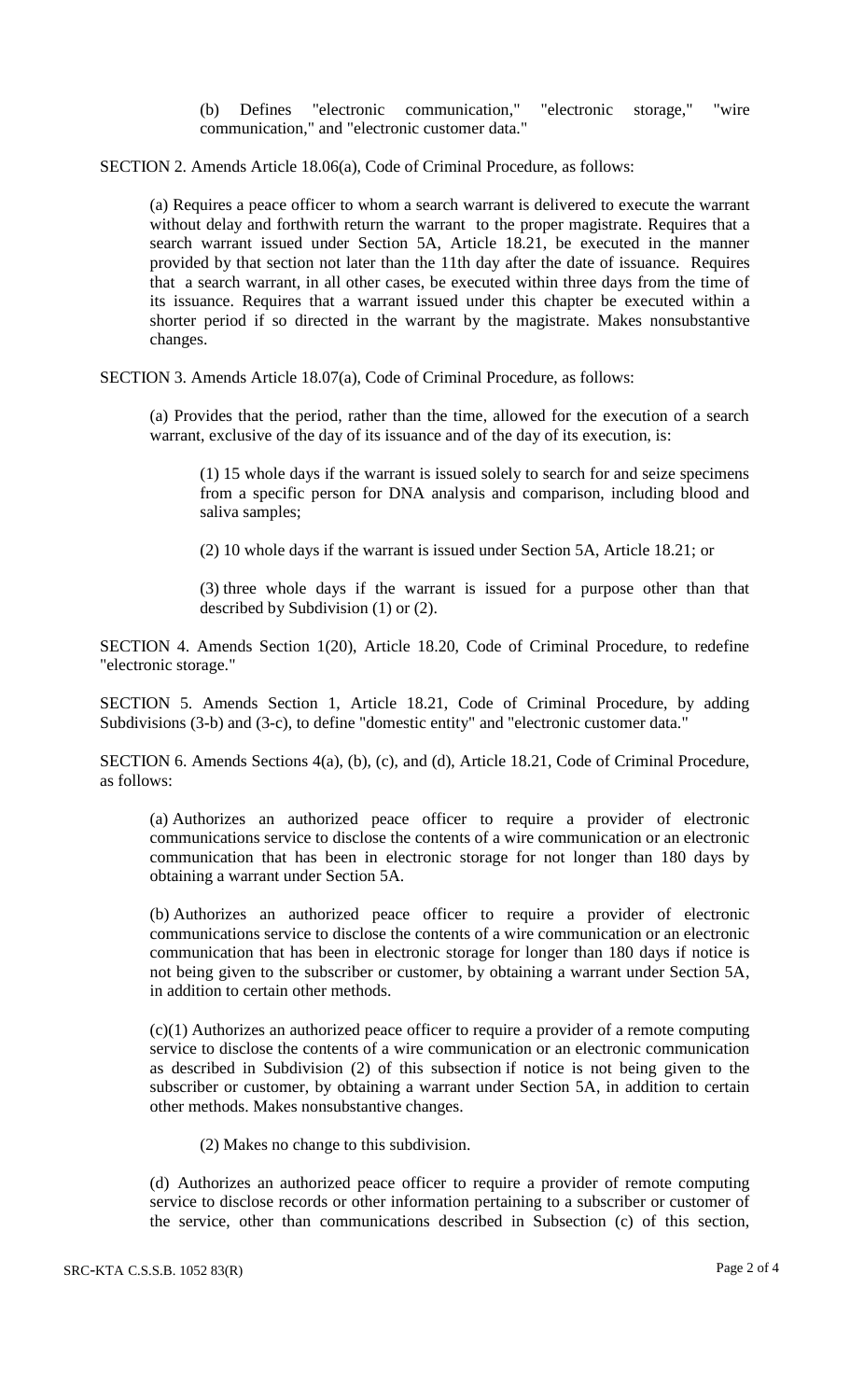without giving the subscriber or customer notice by obtaining a warrant under Section 5A, in addition to certain other methods.

SECTION 7. Amends Article 18.21, Code of Criminal Procedure, by adding Sections 5A and 5B, as follows:

Sec. 5A. WARRANT ISSUED IN THIS STATE FOR STORED CUSTOMER DATA OR COMMUNICATIONS. (a) Authorizes a district judge to issue, on the filing of an application by an authorized peace officer, a search warrant under this section for electronic customer data held in electronic storage or the contents of and records and other information related to a wire communication or electronic communication held in electronic storage by a provider of an electronic communications service or a provider of a remote computing service described by Subsection (c), regardless of whether the customer data, contents of communications, or other information is held at a location in this state or at a location in another state. Requires that an application made under this subsection demonstrate probable cause for the issuance of the warrant and be supported by the oath or affirmation of the authorized peace officer.

(b) Requires the peace officer to execute the warrant not later than the 10th day after the date of issuance, except that the officer is required to execute the warrant within a shorter period if so directed in the warrant by the district judge. Provides that, for purposes of this subsection, a warrant is executed when the warrant is served in the manner described by Subsection (d).

(c) Authorizes a warrant under this section to be served only on a service provider that is a domestic entity or a company or entity otherwise doing business in this state under a contract or a terms of service agreement with a resident of this state, if any part of that contract or agreement is to be performed in this state. Requires the service provider to produce all electronic customer data, contents of communications, and other information sought, regardless of where the information is held and within the period allowed for compliance with the warrant, as provided by Subsection (e). Authorizes a court to find any officer, director, or owner of a company or entity in contempt of court if the person by act or omission is responsible for the failure of the company or entity to comply with the warrant within the period allowed for compliance. Provides that the failure of a company or entity to timely deliver the information sought in the warrant does not affect the admissibility of that evidence in a criminal proceeding.

(d) Provides that a search warrant issued under this section is served when the authorized peace officer delivers the warrant by hand, by facsimile transmission, or, in a manner allowing proof of delivery, by means of the United States mail or a private delivery service to:

(1) a person specified by Section 5.255(Agent for Service of Process, Notice, or Demand as Matter of Law), Business Organizations Code; or

(2) the secretary of state in the case of a company or entity to which Section 5.251 (Failure to Designate Registered Agent), Business Organizations Code, applies.

(3) any other person or entity designated to receive the service of process.

(e) Requires the district judge to indicate in the warrant the deadline for compliance by the provider of an electronic communications service or the provider of a remote computing service, which is prohibited from being later than the 15th business day after the date the warrant is served if the warrant is to be served on a domestic entity or a company or entity otherwise doing business in this state, except that the deadline for compliance with a warrant served in accordance with Section 5.251, Business Organizations Code, is authorized to be extended to a date that is not later than the 30th day after the date the warrant is